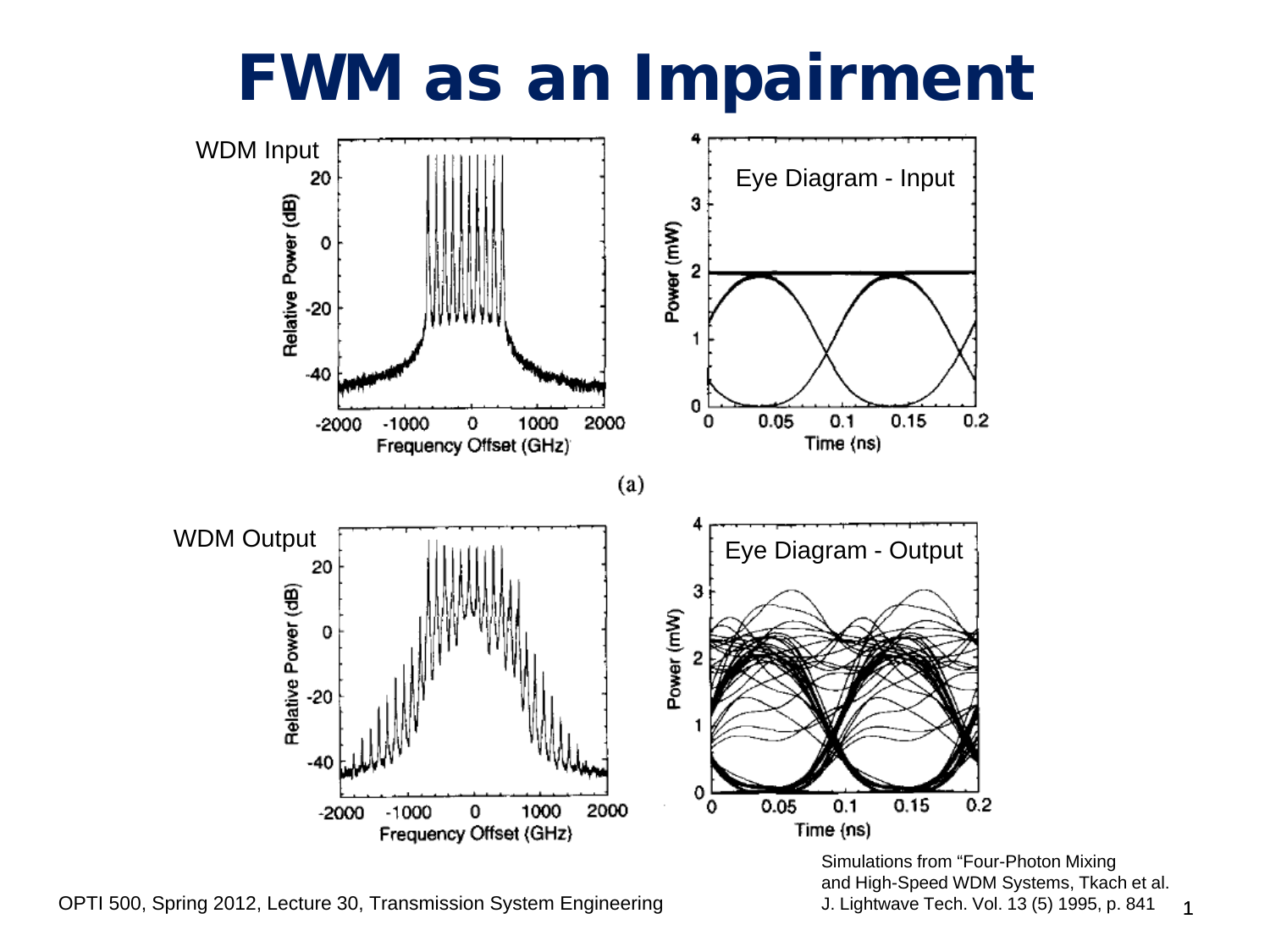# Four Wave Mixing (FWM)

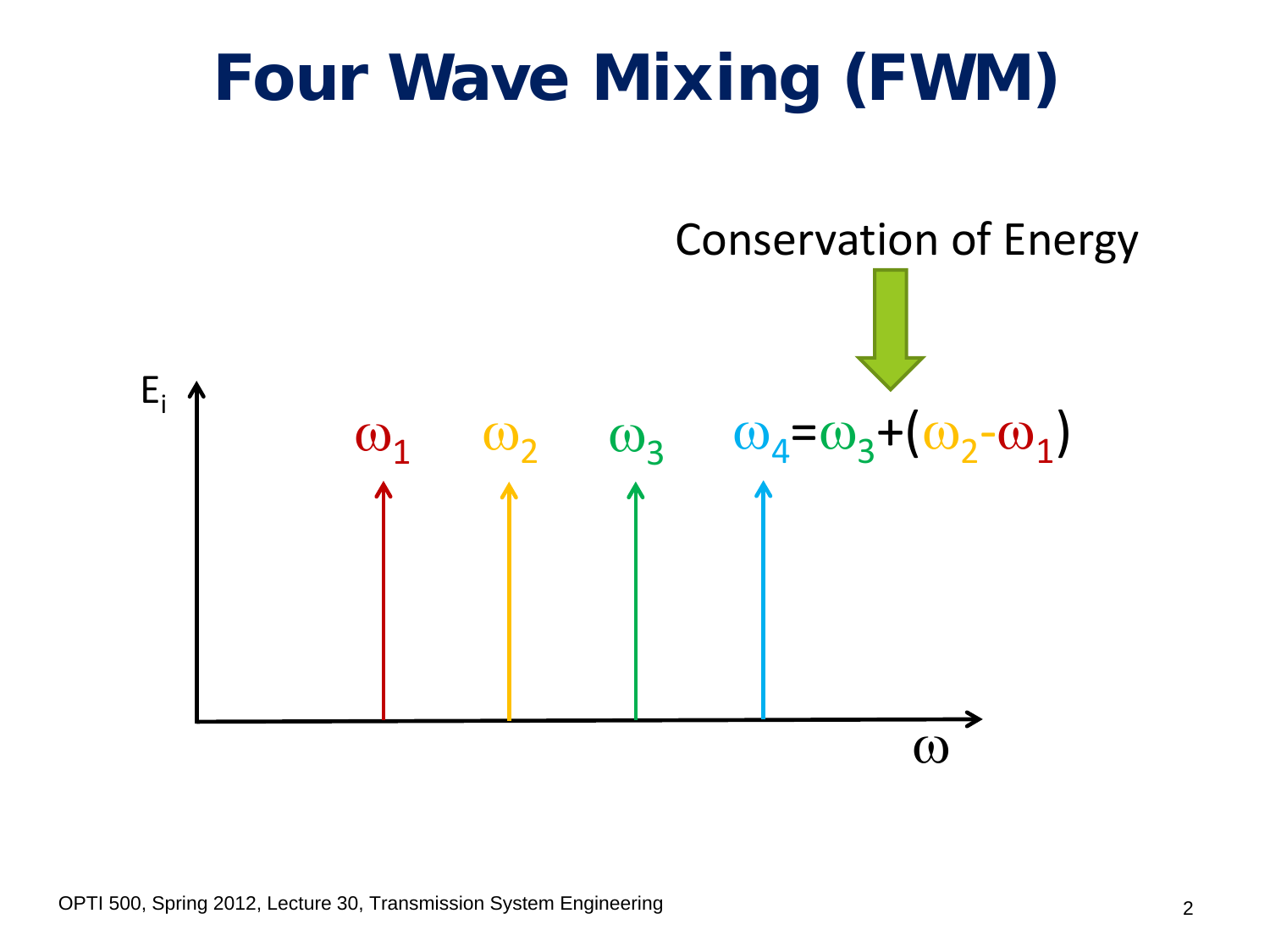

- For efficient wave mixing, we must have "phase matching" (momentum conservation in the photon picture)
- Large group velocity dispersion may make this less likely
- There is a trade-off we want high GVD for low FWM, but low GVD for low pulse spreading

OPTI 500, Spring 2012, Lecture 30, Transmission System Engineering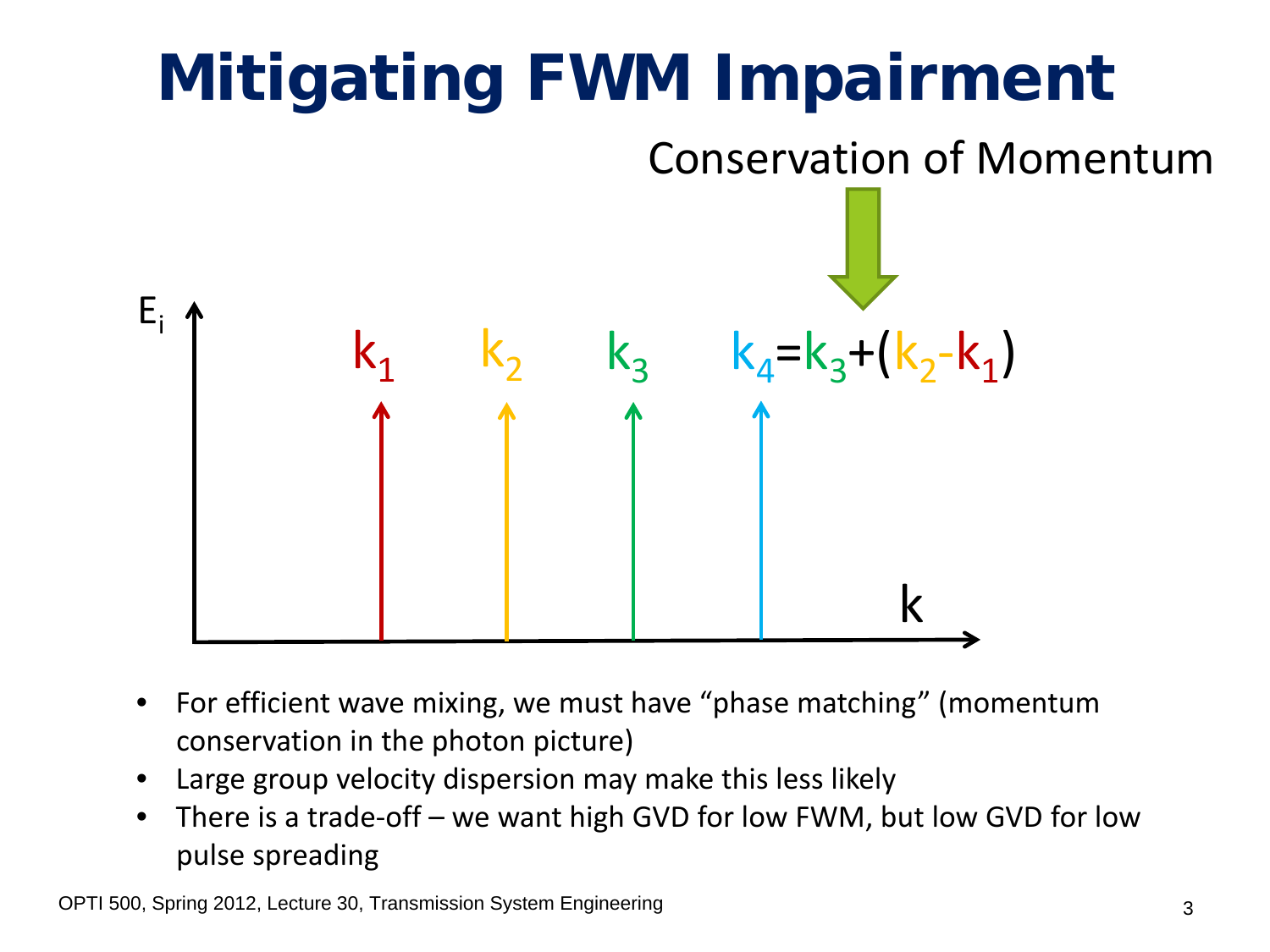# Phase Matching



• Phase matching is required to maintain energy transfer into the new wave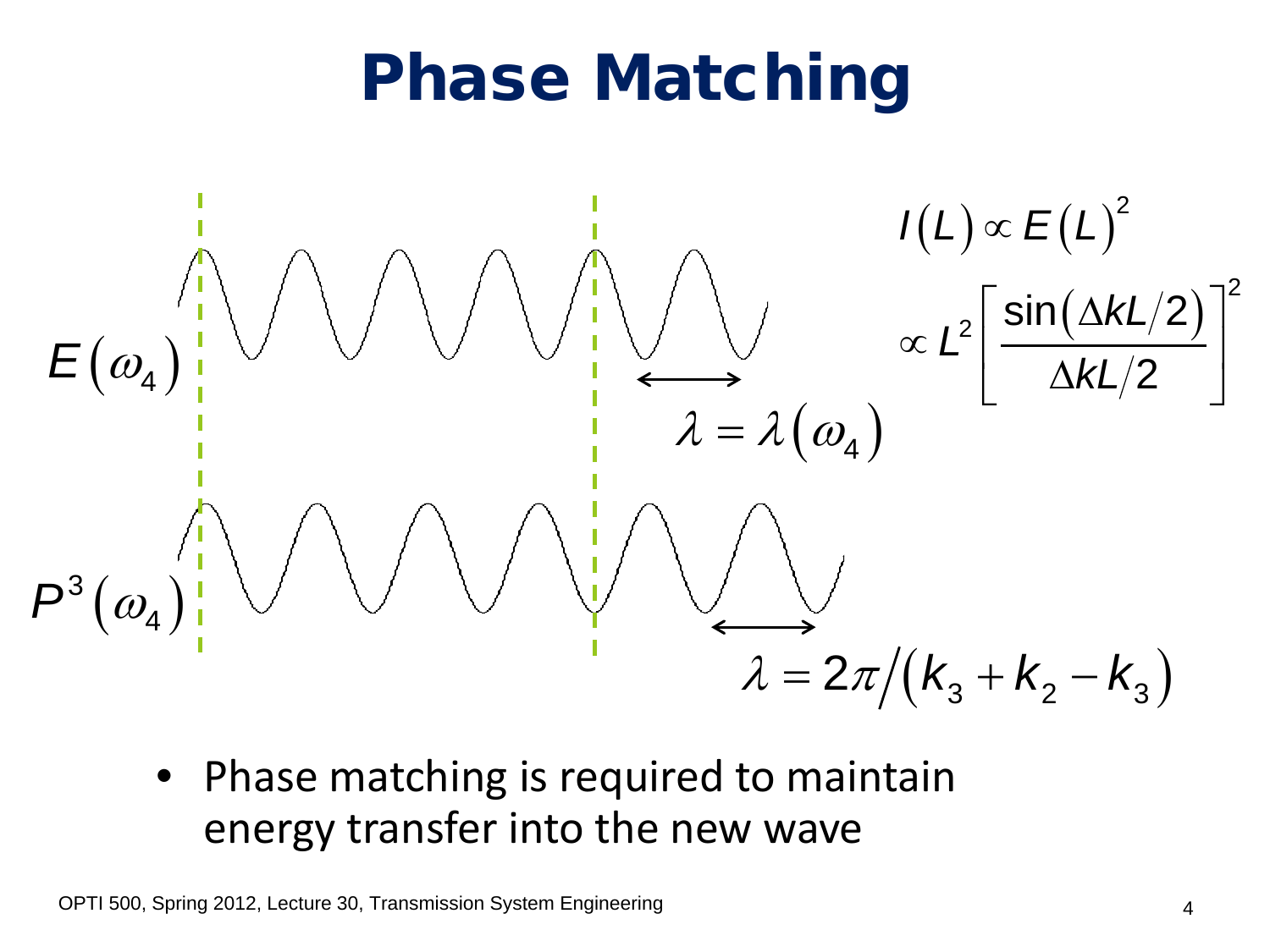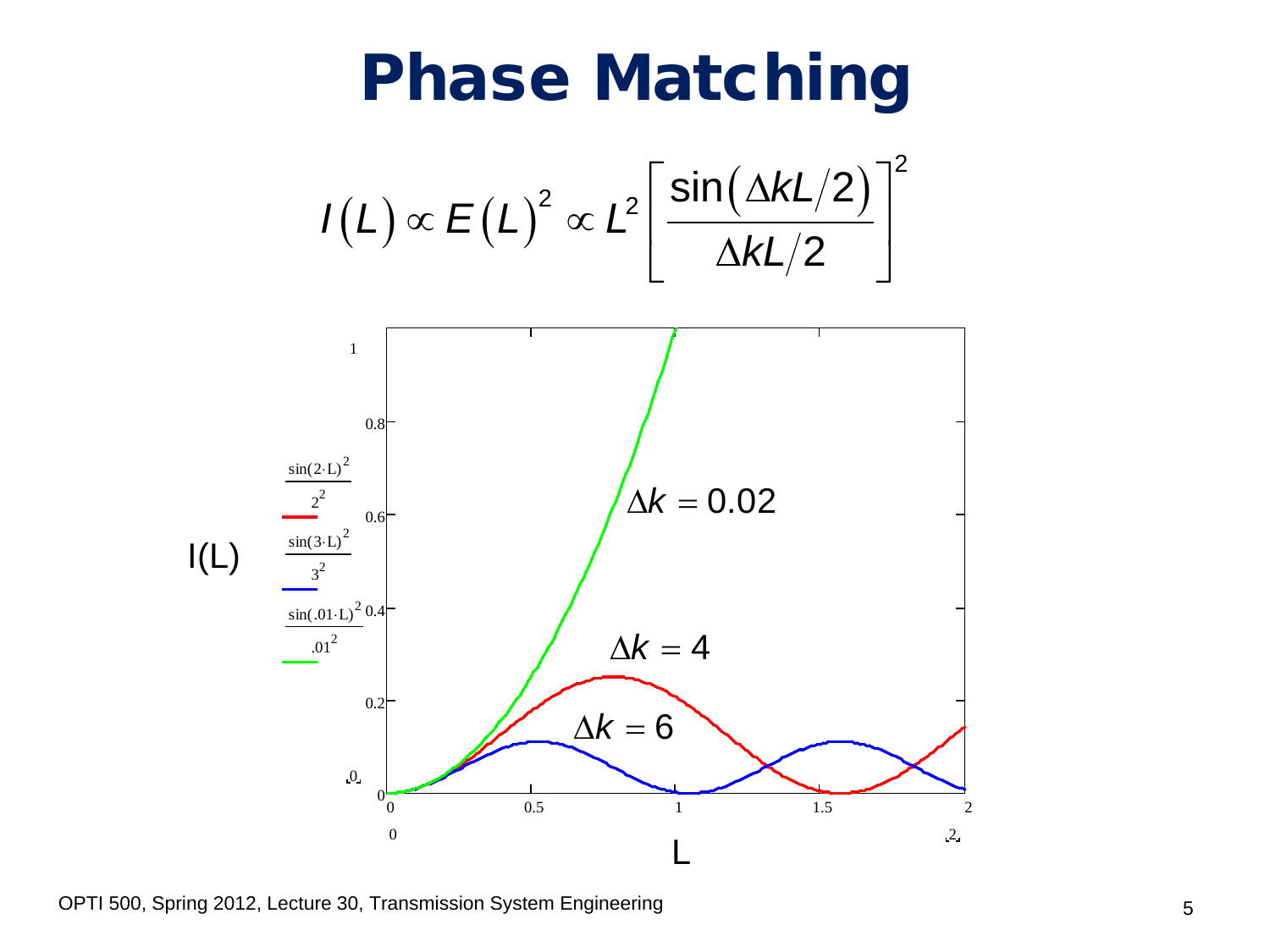# FWM and Group Velocity Dispersion

$$
\Delta \beta = \beta_g + \beta_k - \beta_j - \beta_i = \frac{2\pi\lambda^2}{c} \Delta f^2 \left( D + \Delta f \frac{\lambda^2}{c} \frac{dD}{d\lambda} \right)
$$



Fig. 1. Plot of the ratio of generated mixing-product power to transmitted channel power versus channel spacing for two equal-power channels. Curves are shown for three different values of fiber chromatic dispersion.



Fig. 3. Bit patterns observed for the central channel when the three channels are equally spaced so that the largest mixing product falls on the central channel. Shown for three different values of fiber chromatic dispersion. Launched power was 3 mW/channel.

Simulations from "Four-Photon Mixing and High-Speed WDM Systems, Tkach et al. J. Lightwave Tech. Vol. 13 (5) 1995, p. 841

#### • Larger GVD means less FWM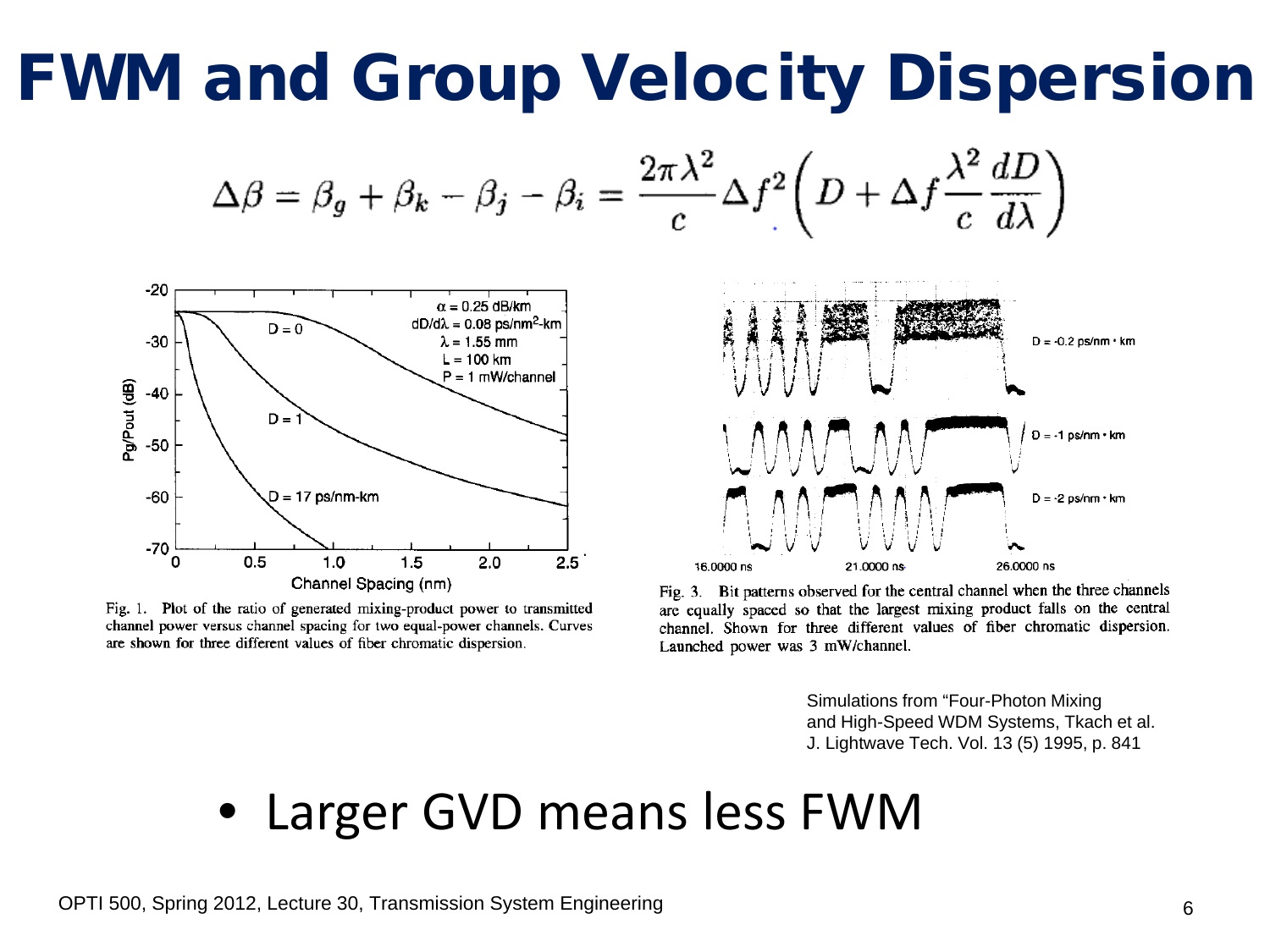#### Using Dispersion "Maps" to Reduce FWM

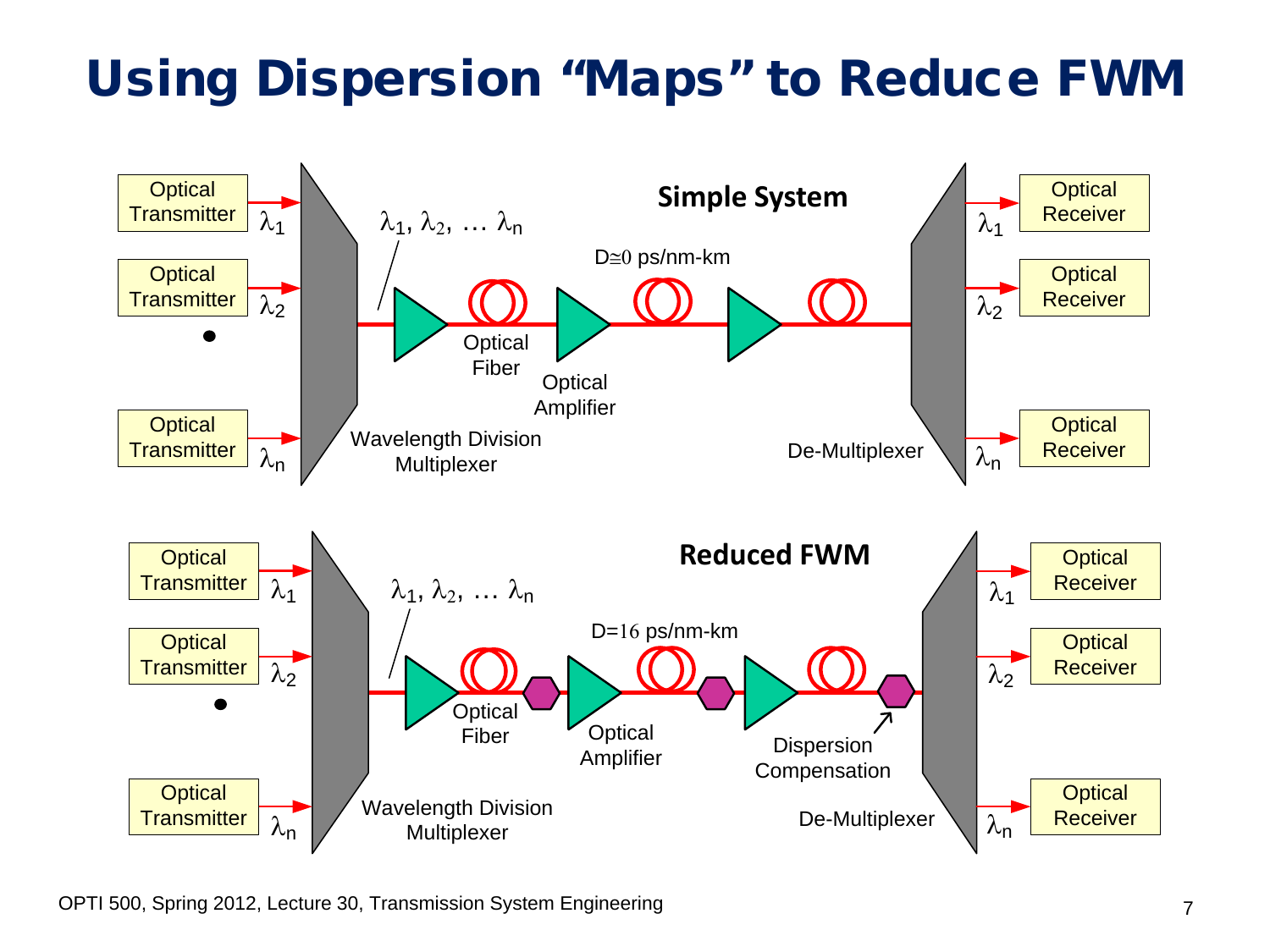### Raman Amplifiers



From Fiber-Optic Communications, 2nd Edition, Govind Agrawal, Figure 8.10a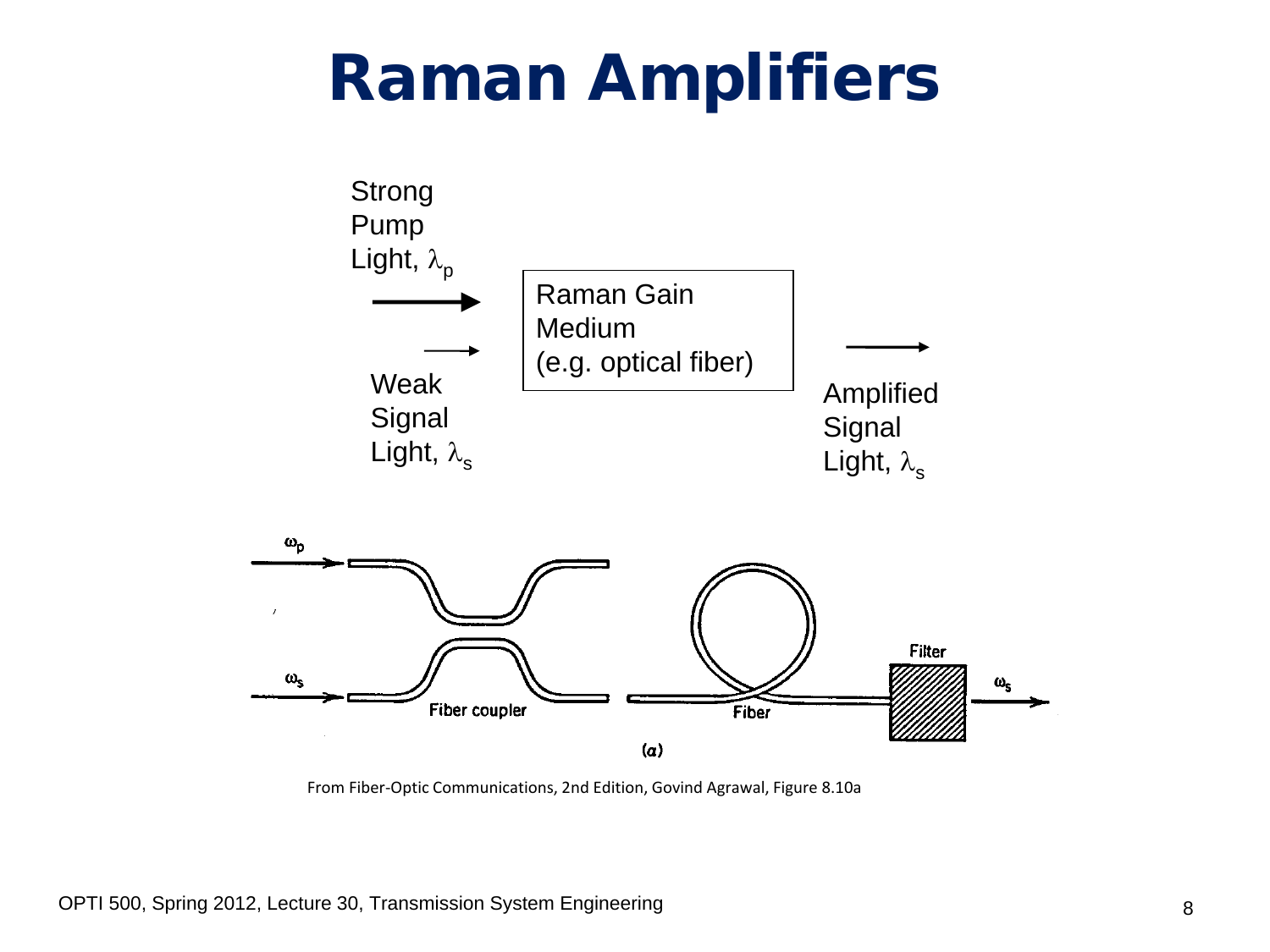## Raman Amplifiers

Stimulated Raman amplification is described by  $P = \varepsilon_0 \left( \chi^1 + \chi^3 E_{pump}^2 \right) E_{signal}$ 

The Photon Picture of Stimulated Raman Scattering



From Fiber-Optic Communications, 2nd Edition, Govind Agrawal, Figure 8.10a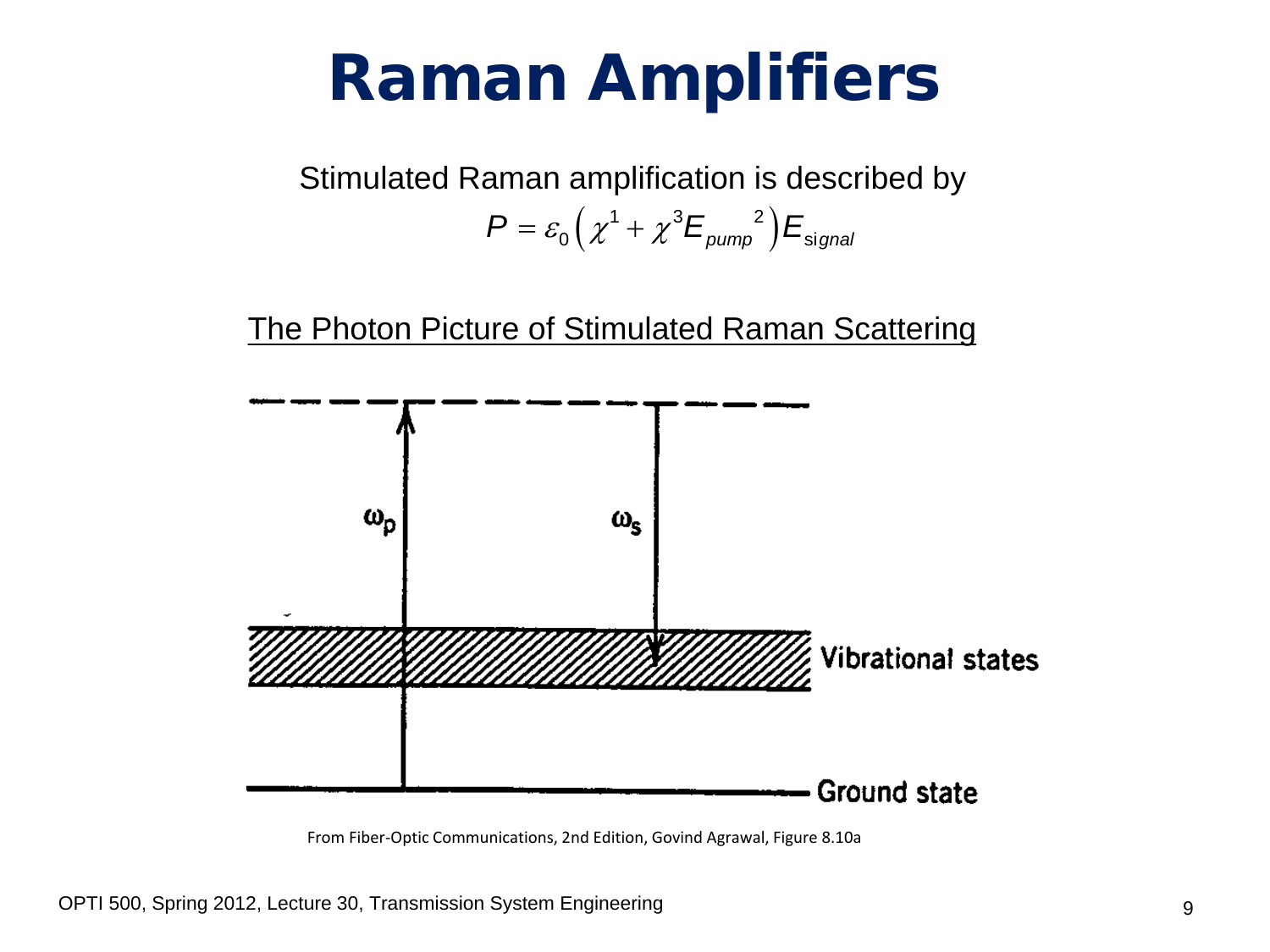### Raman Gain



Near 1550 nm, a frequency shift of 6 Thz corresponds to a wavelength shift of 48 nm.

Figure 8.11 Measured Raman gain spectrum for fused silica. Raman gain scales inversely with the pump wavelength  $\lambda_p$ . (After Ref. [29]. ©1972 AIP. Reprinted with permission.)

From Fiber-Optic Communications, 2nd Edition, Govind Agrawal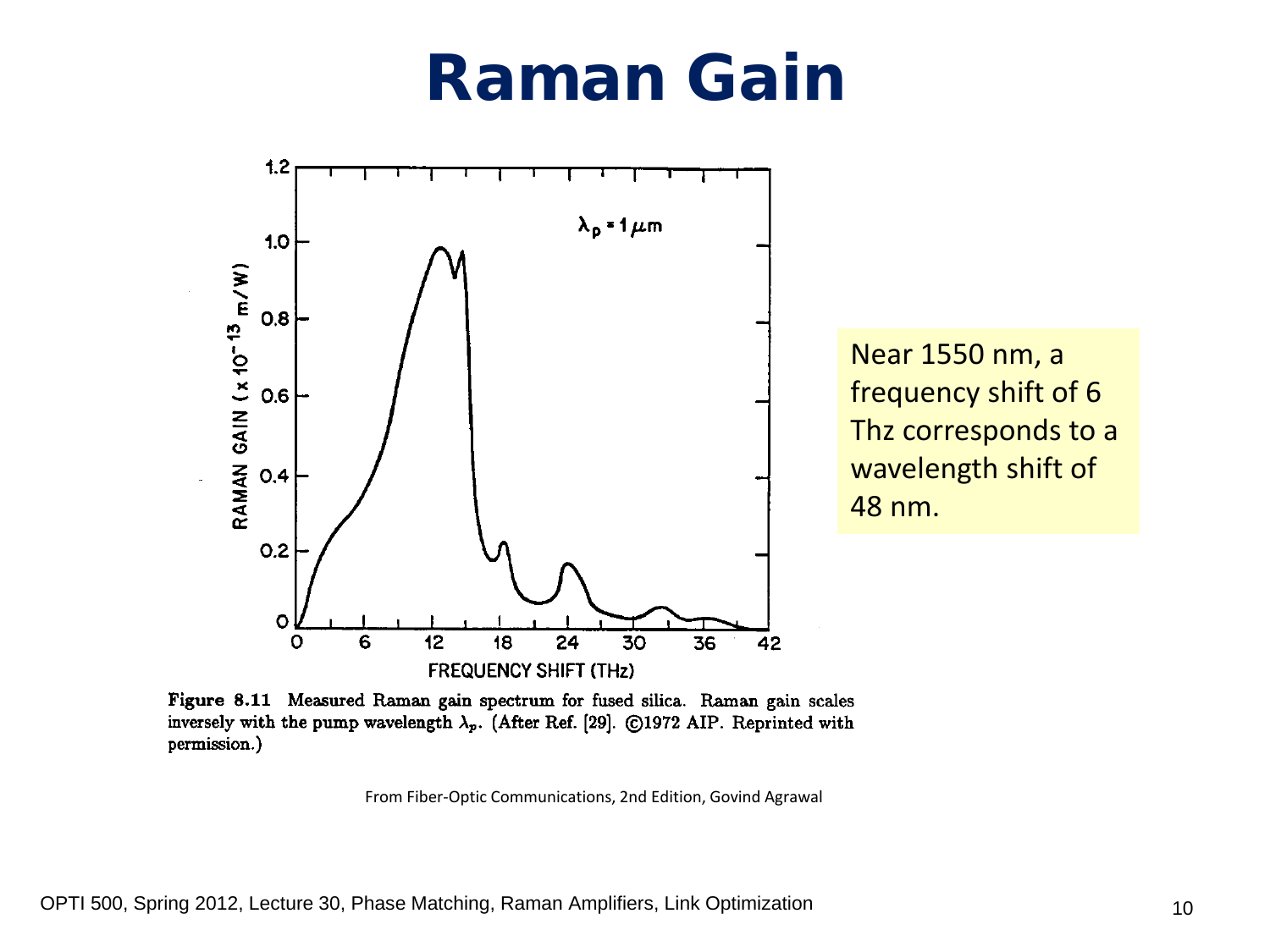### When should we use a Raman amplifier?

Erbium-doped fiber amplifiers work very well in optical communications, and people don't think Raman amplifiers will replace them. However, systems designers particularly like the idea of using both amplifiers to increase the spacing between repeaters. The idea is to use an EDFA to boost the signal at the beginning of a length of optical fiber, and to use a Raman amplifier to keep the signal from dropping into the noise before it reaches the end of the fiber.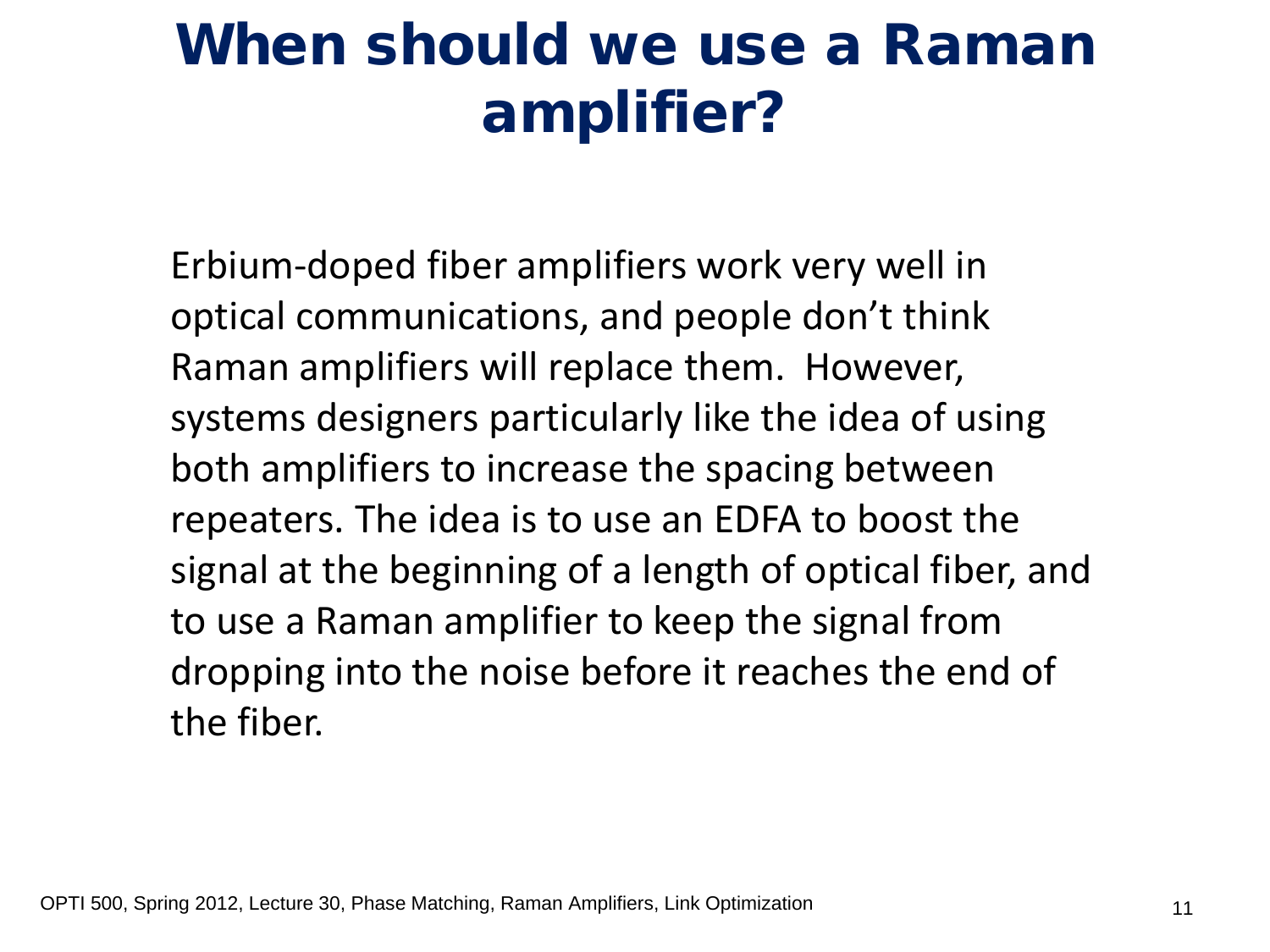